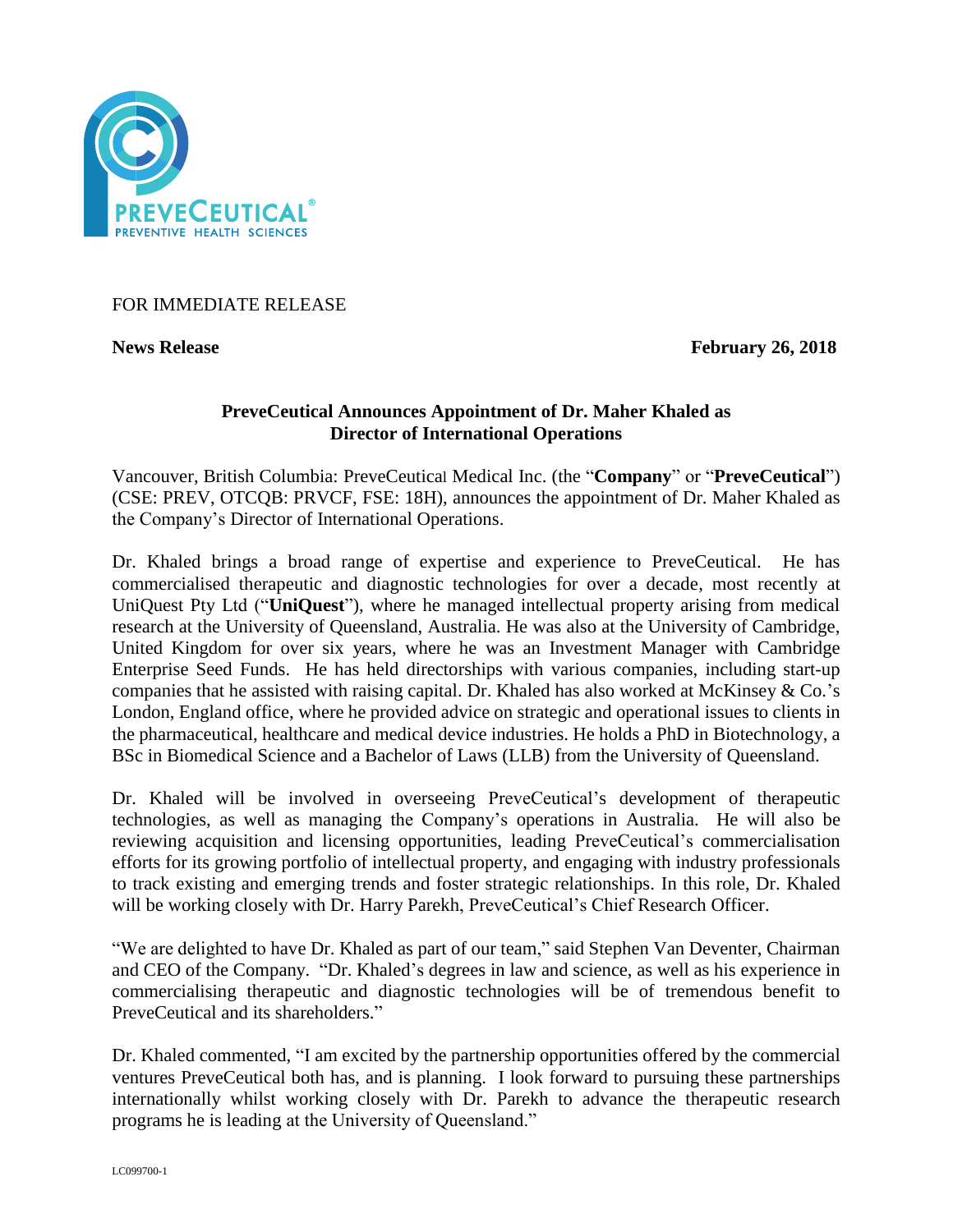## *About PreveCeutical*

PreveCeutical is a health sciences company that develops innovative options for preventive and curative therapies utilizing organic and nature identical products.

PreveCeutical aims to be a leader in preventive health sciences and currently has five research and development programs, including: dual gene therapy for curative and prevention therapies for diabetes and obesity; the Sol-gel Program; Nature Identical™ peptides for treatment of various ailments; non-addictive analgesic peptides as a replacement to the highly addictive analgesics such as morphine, fentanyl and oxycodone; and a therapeutic product for treating athletes who suffer from concussions (mild traumatic brain injury).

PreveCeutical sells CELLB9®, an Immune System Booster. CELLB9® is an oral solution containing polarized and potentiated essential minerals extracted from a novel peptide obtained from Caribbean Blue Scorpion venom. This product is available on the Company's website.

For more information about PreveCeutical, please visit www.PreveCeutical.com, follow us on Twitter: http://twitter.com/PreveCeuticals and Facebook: www.facebook.com/PreveCeutical.

## *On Behalf of the Board of Directors*

*"Stephen Van Deventer"* Chairman & CEO

### *For further information, please contact:*

Deanna Kress Director of Corporate Communications & Investor Relations +1-778-999-6063 deanna@PreveCeutical.com

#### *Forward-Looking Statements:*

LC099700-1 This news release contains forward-looking statements and forward-looking information (collectively, "forwardlooking statements") within the meaning of applicable Canadian and U.S. securities legislation, including the United States *Private Securities Litigation Reform Act of 1995*. All statements in this news release that are not purely historical are forward-looking statements and include any statements regarding beliefs, plans, expectations and orientations regarding the future including the Company's anticipated business plans, and the prospect of its ability and success in executing its proposed plans. Often, but not always, forward-looking statements can be identified by words such as "pro forma", "plans", "expects", "may", "should", "budget", "schedules", "estimates", "forecasts", "intends", "anticipates", "believes", "potential" or variations of such words including negative variations thereof and phrases that refer to certain actions, events or results that may, could, would, might or will occur or be taken or achieved. Actual results could differ from those projected in any forward-looking statements due to numerous factors including risks and uncertainties relating to the inability of the Company, to, among other things, obtain any required governmental, regulatory or stock exchange approvals, permits, consents or authorizations required, including Canadian Securities Exchange acceptance of any planned future activities, commercialise therapeutic and diagnostic technologies, pursue business partnerships, complete its research programs as planned, and obtain the financing required to carry out its planned future activities. Other factors such as general economic, market or business conditions or changes in laws, regulations and policies affecting the biotechnology or pharmaceutical industry, may also adversely affect the future results or performance of the Company. These forward-looking statements are made as of the date of this news release and, unless required by applicable law, the Company assumes no obligation to